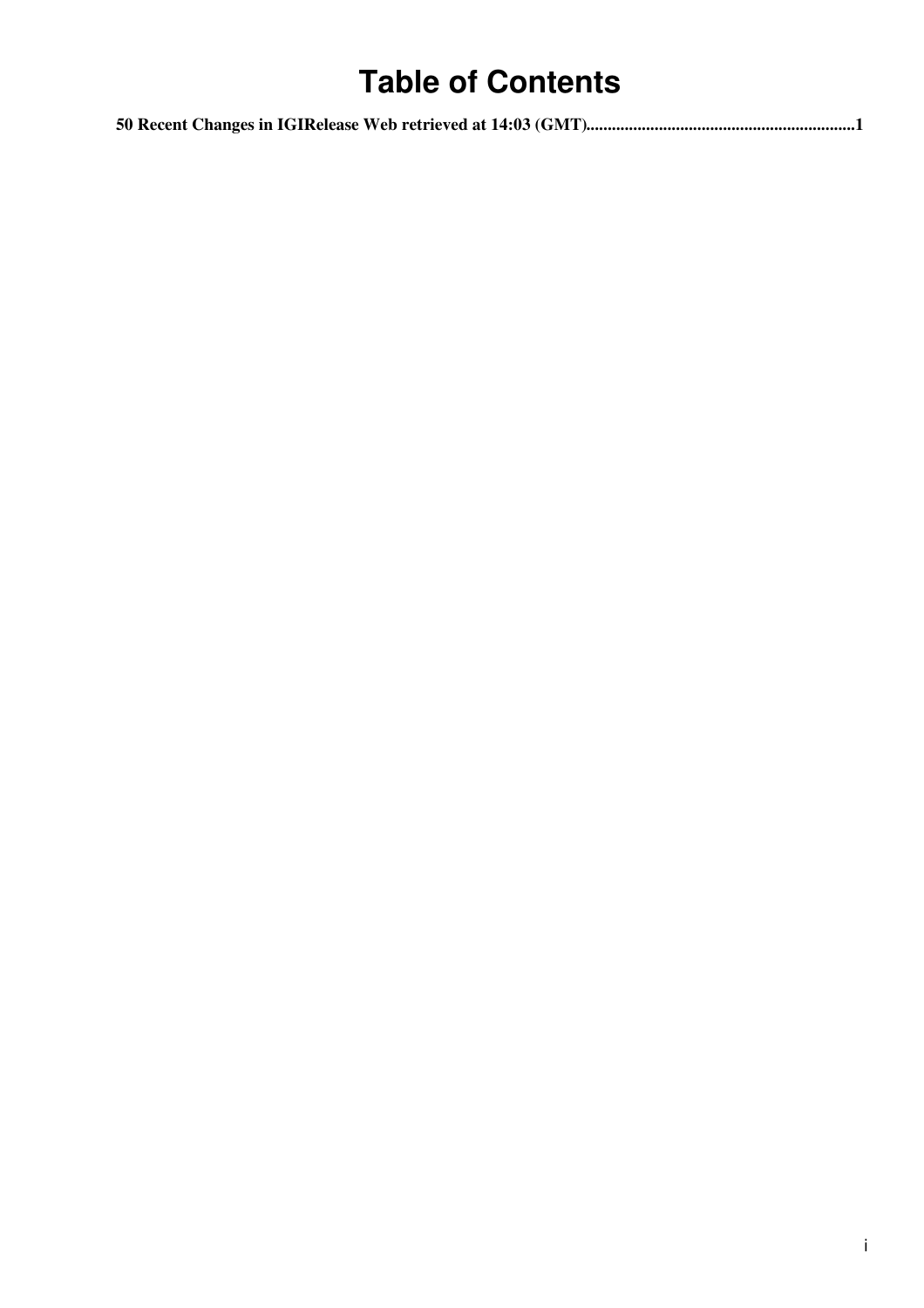# <span id="page-1-0"></span>**50 Recent Changes in IGIRelease Web retrieved at 14:03 (GMT)**

#### **[WMS366TestReport](https://wiki-igi.cnaf.infn.it/twiki/bin/view/IGIRelease/WMS366TestReport)**

[FabioCapannini](https://wiki-igi.cnaf.infn.it/twiki/bin/edit/Main/FabioCapannini?topicparent=IGIRelease.WebChanges;nowysiwyg=0) r9 - [2014-09-02 - 10:41](https://wiki-igi.cnaf.infn.it/twiki/bin/rdiff/IGIRelease/WMS366TestReport) 

WMS 3.6.6 Test Report IGIRTC 189 Deployment tests Testing SL5 PASSED WMS 3.6.6 SL5 test reports Install packages Update packages http... **[TestingWms](https://wiki-igi.cnaf.infn.it/twiki/bin/view/IGIRelease/TestingWms)** [FabioCapannini](https://wiki-igi.cnaf.infn.it/twiki/bin/edit/Main/FabioCapannini?topicparent=IGIRelease.WebChanges;nowysiwyg=0)

r20 - [2014-08-27 - 13:52](https://wiki-igi.cnaf.infn.it/twiki/bin/rdiff/IGIRelease/TestingWms)

WMS (Workload Management System) Documentation Home page Plan tests (fixed bugs) Suite Line Interface Test Suite Test Suite...

**[CreamTestingKnownIssues](https://wiki-igi.cnaf.infn.it/twiki/bin/view/IGIRelease/CreamTestingKnownIssues) [SaraBertocco](https://wiki-igi.cnaf.infn.it/twiki/bin/edit/Main/SaraBertocco?topicparent=IGIRelease.WebChanges;nowysiwyg=0)** r2 - [2014-08-08 - 10:27](https://wiki-igi.cnaf.infn.it/twiki/bin/rdiff/IGIRelease/CreamTestingKnownIssues) 

CREAM testing known issus See here SaraBertocco 2014 08 07 **[CertifyingCreamHOWTOs](https://wiki-igi.cnaf.infn.it/twiki/bin/view/IGIRelease/CertifyingCreamHOWTOs) [SaraBertocco](https://wiki-igi.cnaf.infn.it/twiki/bin/edit/Main/SaraBertocco?topicparent=IGIRelease.WebChanges;nowysiwyg=0)** r10 - [2014-08-08 - 10:26](https://wiki-igi.cnaf.infn.it/twiki/bin/rdiff/IGIRelease/CertifyingCreamHOWTOs)

CREAM Certification HOWTOs Known Issues lcg info dynamic software 1.0.5 1 introduce tuti i vecchi bug, te cui 59871) da verificare nel prossimo update...

**[TestingCreamDgas](https://wiki-igi.cnaf.infn.it/twiki/bin/view/IGIRelease/TestingCreamDgas)** [SaraBertocco](https://wiki-igi.cnaf.infn.it/twiki/bin/edit/Main/SaraBertocco?topicparent=IGIRelease.WebChanges;nowysiwyg=0) r30 - [2014-08-07 - 16:59](https://wiki-igi.cnaf.infn.it/twiki/bin/rdiff/IGIRelease/TestingCreamDgas)

CREAM CE and DGAS Sensors Documentation Admin Guide based on RobotFramework (from GRNET) TestPlan TestPlan Sensors Admin Guide Plan... **[BlahIGIRTC-186](https://wiki-igi.cnaf.infn.it/twiki/bin/view/IGIRelease/BlahIGIRTC-186)** [CristinaAiftimiei](https://wiki-igi.cnaf.infn.it/twiki/bin/edit/Main/CristinaAiftimiei?topicparent=IGIRelease.WebChanges;nowysiwyg=0) r2 - [2014-08-03 - 19:13](https://wiki-igi.cnaf.infn.it/twiki/bin/rdiff/IGIRelease/BlahIGIRTC-186) 

BLAH 1.20.7 test report IGIRTC 186 Summary Product: BLAH v. 1.20.7` VCS Tag: v1.20.7 EMI Major Release: EMI 3 (Monte Bianco) Platform: SL... **[BLAHTemplate](https://wiki-igi.cnaf.infn.it/twiki/bin/view/IGIRelease/BLAHTemplate)** [CristinaAiftimiei](https://wiki-igi.cnaf.infn.it/twiki/bin/edit/Main/CristinaAiftimiei?topicparent=IGIRelease.WebChanges;nowysiwyg=0) r2 - [2014-08-03 - 18:14](https://wiki-igi.cnaf.infn.it/twiki/bin/rdiff/IGIRelease/BLAHTemplate) 

BLAH X.Y.Z test report IGIRTC XYZ Summary Product: BLAH v. X.Y.Z` VCS Tag: vX.Y.Z EMI Major Release: EMI 3 (Monte Bianco) Platform: SL... **[EMI3CREAMTaskJiraIGIRTC-184](https://wiki-igi.cnaf.infn.it/twiki/bin/view/IGIRelease/EMI3CREAMTaskJiraIGIRTC-184)** [CristinaAiftimiei](https://wiki-igi.cnaf.infn.it/twiki/bin/edit/Main/CristinaAiftimiei?topicparent=IGIRelease.WebChanges;nowysiwyg=0) r2 - [2014-08-03 - 16:13](https://wiki-igi.cnaf.infn.it/twiki/bin/rdiff/IGIRelease/EMI3CREAMTaskJiraIGIRTC-184) 

CREAM 1.16.4 test report IGIRTC 184 Summary Product: CREAM v. 1.16.4 Release Task: 1.16.4 EMI Major Release: EMI 3 (Monte Bianco) Platform... **[TestingBlah](https://wiki-igi.cnaf.infn.it/twiki/bin/view/IGIRelease/TestingBlah)** [CristinaAiftimiei](https://wiki-igi.cnaf.infn.it/twiki/bin/edit/Main/CristinaAiftimiei?topicparent=IGIRelease.WebChanges;nowysiwyg=0) r14 - [2014-08-03 - 16:10](https://wiki-igi.cnaf.infn.it/twiki/bin/rdiff/IGIRelease/TestingBlah)

50 Recent Changes in IGIRelease Web retrieved at 14:03 (GMT) 1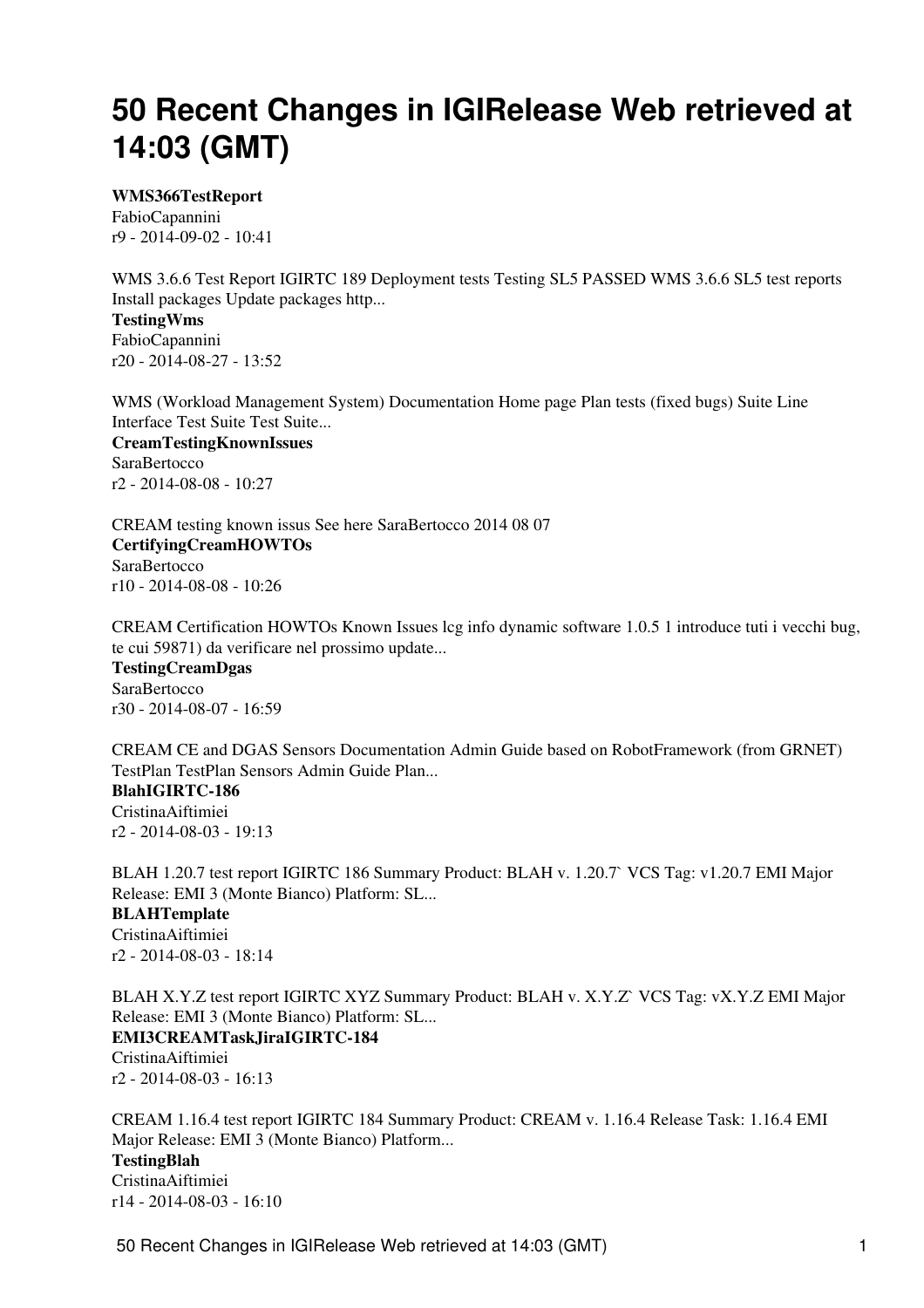BLAH (Batch Local Ascii Helper) Documentation Guide Plan Test Plan framework testsuite installation, configuration and use Tip and tricks...

# **[CreamTemplate](https://wiki-igi.cnaf.infn.it/twiki/bin/view/IGIRelease/CreamTemplate)**

[CristinaAiftimiei](https://wiki-igi.cnaf.infn.it/twiki/bin/edit/Main/CristinaAiftimiei?topicparent=IGIRelease.WebChanges;nowysiwyg=0) NEW - [2014-08-03 - 16:00](https://wiki-igi.cnaf.infn.it/twiki/bin/rdiff/IGIRelease/CreamTemplate) 

CREAM X.Y.Z test report IGIRTC XYZ Summary Product: CREAM v. X.Y.Z Release Task: X.Y.Z EMI Major Release: EMI 3 (Monte Bianco) Platform... **[CertificationHowTo](https://wiki-igi.cnaf.infn.it/twiki/bin/view/IGIRelease/CertificationHowTo)** [CristinaAiftimiei](https://wiki-igi.cnaf.infn.it/twiki/bin/edit/Main/CristinaAiftimiei?topicparent=IGIRelease.WebChanges;nowysiwyg=0) NEW - [2014-08-03 - 15:49](https://wiki-igi.cnaf.infn.it/twiki/bin/rdiff/IGIRelease/CertificationHowTo) 

Certification HOWTOs recipies, configurations, JDLs Specification v. 2.0 CREAM DGAS certification HOWTOs WMS certification HOWTOs Certification Templates... **[IGITestCert](https://wiki-igi.cnaf.infn.it/twiki/bin/view/IGIRelease/IGITestCert)** [CristinaAiftimiei](https://wiki-igi.cnaf.infn.it/twiki/bin/edit/Main/CristinaAiftimiei?topicparent=IGIRelease.WebChanges;nowysiwyg=0) r42 - [2014-08-03 - 15:46](https://wiki-igi.cnaf.infn.it/twiki/bin/rdiff/IGIRelease/IGITestCert)

IGI Testing Certification Certification Repositories This repositories MUST be used together with the production ones as they contain ONLY the packages that...

## **[Issue182](https://wiki-igi.cnaf.infn.it/twiki/bin/view/IGIRelease/Issue182)**

[CristinaAiftimiei](https://wiki-igi.cnaf.infn.it/twiki/bin/edit/Main/CristinaAiftimiei?topicparent=IGIRelease.WebChanges;nowysiwyg=0) r7 - [2014-07-02 - 11:26](https://wiki-igi.cnaf.infn.it/twiki/bin/rdiff/IGIRelease/Issue182) 

CREAM SLURM module v. 1.0.2 (EMI 3) IGIRTC 182 Summary Product: CREAM SLURM module v. 1.0.2 Release Task: SLURM module 1.0.2 EMI Major Release: EMI... **[Issue181](https://wiki-igi.cnaf.infn.it/twiki/bin/view/IGIRelease/Issue181)** [CristinaAiftimiei](https://wiki-igi.cnaf.infn.it/twiki/bin/edit/Main/CristinaAiftimiei?topicparent=IGIRelease.WebChanges;nowysiwyg=0) r6 - [2014-07-01 - 12:33](https://wiki-igi.cnaf.infn.it/twiki/bin/rdiff/IGIRelease/Issue181) 

CREAM TORQUE module v. 2.1.4 (EMI 3) IGIRTC 181 Summary Product: CREAM TORQUE module v. 2.1.4 Release Task: TORQUE module 2.1.4 EMI Major Release... **[Issue183](https://wiki-igi.cnaf.infn.it/twiki/bin/view/IGIRelease/Issue183)** [CristinaAiftimiei](https://wiki-igi.cnaf.infn.it/twiki/bin/edit/Main/CristinaAiftimiei?topicparent=IGIRelease.WebChanges;nowysiwyg=0) r7 - [2014-07-01 - 09:45](https://wiki-igi.cnaf.infn.it/twiki/bin/rdiff/IGIRelease/Issue183) 

CREAM LSF module v. 2.0.4 (EMI 3) IGIRTC 183 Summary Product: CREAM LSF module v. 2.0.4 Release Task: LSF module 2.0.4 EMI Major Release: EMI 3... **[TestingSLURMModule](https://wiki-igi.cnaf.infn.it/twiki/bin/view/IGIRelease/TestingSLURMModule)** [CristinaAiftimiei](https://wiki-igi.cnaf.infn.it/twiki/bin/edit/Main/CristinaAiftimiei?topicparent=IGIRelease.WebChanges;nowysiwyg=0) r3 - [2014-06-24 - 08:23](https://wiki-igi.cnaf.infn.it/twiki/bin/rdiff/IGIRelease/TestingSLURMModule) 

CREAM SLURM Module Documentation Guide Plan Test Plan Testing reports EMI3 IGIRTC 182: CREAM SLURM module v. 1.0.2 1 IGIRTC 164: CREAM... **[TestingLSFModule](https://wiki-igi.cnaf.infn.it/twiki/bin/view/IGIRelease/TestingLSFModule)** [CristinaAiftimiei](https://wiki-igi.cnaf.infn.it/twiki/bin/edit/Main/CristinaAiftimiei?topicparent=IGIRelease.WebChanges;nowysiwyg=0) r4 - [2014-06-24 - 08:20](https://wiki-igi.cnaf.infn.it/twiki/bin/rdiff/IGIRelease/TestingLSFModule) 

CREAM LSF Module () Documentation LSF System Admin Guide Plan Test Plan Testing reports EMI3 Issue #183: CREAM LSF module v. 2.0.4 Task... **[TestingTORQUEModule](https://wiki-igi.cnaf.infn.it/twiki/bin/view/IGIRelease/TestingTORQUEModule)** [CristinaAiftimiei](https://wiki-igi.cnaf.infn.it/twiki/bin/edit/Main/CristinaAiftimiei?topicparent=IGIRelease.WebChanges;nowysiwyg=0) r5 - [2014-06-24 - 08:06](https://wiki-igi.cnaf.infn.it/twiki/bin/rdiff/IGIRelease/TestingTORQUEModule)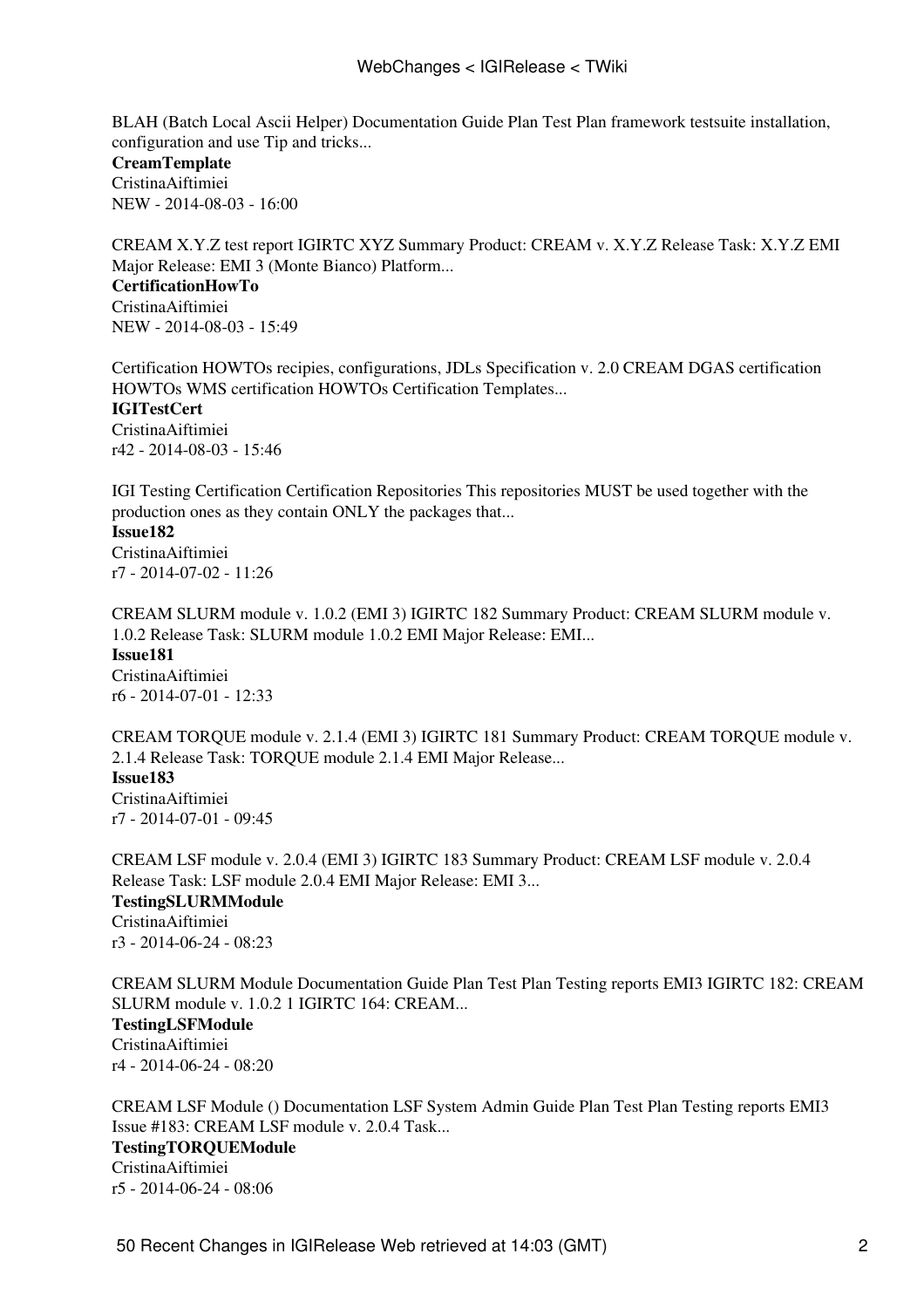CREAM Torque Module Documentation TORQUE System Admin Guide Plan Test Plan Testing reports EMI3 Issue 181: CREAM TORQUE module v. 2.1.... **[EMI3CREAMTaskJiraIGIRTC-178\\_SL6](https://wiki-igi.cnaf.infn.it/twiki/bin/view/IGIRelease/EMI3CREAMTaskJiraIGIRTC-178_SL6)** [CristinaAiftimiei](https://wiki-igi.cnaf.infn.it/twiki/bin/edit/Main/CristinaAiftimiei?topicparent=IGIRelease.WebChanges;nowysiwyg=0) r2 - [2014-06-23 - 08:04](https://wiki-igi.cnaf.infn.it/twiki/bin/rdiff/IGIRelease/EMI3CREAMTaskJiraIGIRTC-178_SL6) 

Testing report: IGIRTC 178 SL6 Summary Product: CREAM v. 1.16.3 Release Task: 1.16.3 EMI Major Release: EMI 3 (Monte Bianco) Platform: SL... **[EMI3CREAMTaskJiraIGIRTC-178\\_SL5](https://wiki-igi.cnaf.infn.it/twiki/bin/view/IGIRelease/EMI3CREAMTaskJiraIGIRTC-178_SL5)** [CristinaAiftimiei](https://wiki-igi.cnaf.infn.it/twiki/bin/edit/Main/CristinaAiftimiei?topicparent=IGIRelease.WebChanges;nowysiwyg=0)

r3 - [2014-06-23 - 07:59](https://wiki-igi.cnaf.infn.it/twiki/bin/rdiff/IGIRelease/EMI3CREAMTaskJiraIGIRTC-178_SL5) 

Testing report: IGIRTC 178 SL5 Summary Product: CREAM v. 1.16.3 Release Task: 1.16.3 EMI Major Release: EMI 3 (Monte Bianco) Platform: SL... **[WMS365TestReport](https://wiki-igi.cnaf.infn.it/twiki/bin/view/IGIRelease/WMS365TestReport)** [FabioCapannini](https://wiki-igi.cnaf.infn.it/twiki/bin/edit/Main/FabioCapannini?topicparent=IGIRelease.WebChanges;nowysiwyg=0) r8 - [2014-06-10 - 09:49](https://wiki-igi.cnaf.infn.it/twiki/bin/rdiff/IGIRelease/WMS365TestReport) 

WMS 3.6.5 test report IGIRTC 179 Deployment tests Testing SL5 PASSED WMS 3.6.5 SL5 test reports Install packages Update packages https...

# **[CertTestBed](https://wiki-igi.cnaf.infn.it/twiki/bin/view/IGIRelease/CertTestBed)**

[FabioCapannini](https://wiki-igi.cnaf.infn.it/twiki/bin/edit/Main/FabioCapannini?topicparent=IGIRelease.WebChanges;nowysiwyg=0) r122 - [2014-06-06 - 14:30](https://wiki-igi.cnaf.infn.it/twiki/bin/rdiff/IGIRelease/CertTestBed) 

IGI CERTIFICATION TESTBED This testbed is supposed to be used by the `Testing, Certification and Release` group people; it should be used mainly for functionality... **[EMI3CREAMTaskJiraIGIRTC-178](https://wiki-igi.cnaf.infn.it/twiki/bin/view/IGIRelease/EMI3CREAMTaskJiraIGIRTC-178)** [CristinaAiftimiei](https://wiki-igi.cnaf.infn.it/twiki/bin/edit/Main/CristinaAiftimiei?topicparent=IGIRelease.WebChanges;nowysiwyg=0) NEW - [2014-06-05 - 10:03](https://wiki-igi.cnaf.infn.it/twiki/bin/rdiff/IGIRelease/EMI3CREAMTaskJiraIGIRTC-178) 

CREAM 1.16.3 test report IGIRTC 178 Testing SL5 Task IGIRTC 178 CREAM v. 1.16.3 SL5 Testing SL6 Task IGIRTC 178 CREAM v. 1.16.3 SL6 **[WMS364TestReport](https://wiki-igi.cnaf.infn.it/twiki/bin/view/IGIRelease/WMS364TestReport)** [CristinaAiftimiei](https://wiki-igi.cnaf.infn.it/twiki/bin/edit/Main/CristinaAiftimiei?topicparent=IGIRelease.WebChanges;nowysiwyg=0)

r11 - [2014-05-29 - 08:50](https://wiki-igi.cnaf.infn.it/twiki/bin/rdiff/IGIRelease/WMS364TestReport)

WMS 3.6.4 test report IGIRTC 175 Deployment tests Testing SL5 PASSED WMS 3.6.4 SL5 test reports Install packages Update packages https... **[EMI3CREAMTaskJiraIGIRTC-177](https://wiki-igi.cnaf.infn.it/twiki/bin/view/IGIRelease/EMI3CREAMTaskJiraIGIRTC-177)**

[CristinaAiftimiei](https://wiki-igi.cnaf.infn.it/twiki/bin/edit/Main/CristinaAiftimiei?topicparent=IGIRelease.WebChanges;nowysiwyg=0) NEW - [2014-04-02 - 21:17](https://wiki-igi.cnaf.infn.it/twiki/bin/rdiff/IGIRelease/EMI3CREAMTaskJiraIGIRTC-177) 

CREAM UI v. 1.15.3 test report IGIRTC 177 Testing SL5 Testing SL6 **[WMSTaskIGIRTC172](https://wiki-igi.cnaf.infn.it/twiki/bin/view/IGIRelease/WMSTaskIGIRTC172)** [FabioCapannini](https://wiki-igi.cnaf.infn.it/twiki/bin/edit/Main/FabioCapannini?topicparent=IGIRelease.WebChanges;nowysiwyg=0) r6 - [2014-02-17 - 15:52](https://wiki-igi.cnaf.infn.it/twiki/bin/rdiff/IGIRelease/WMSTaskIGIRTC172) 

WMS 3.6.3 test report IGIRTC 172 Deployment tests Testing SL5 WMS 3.6.3 SL5 test reports PASSED Install packages Update packages https... **[IgiEmi](https://wiki-igi.cnaf.infn.it/twiki/bin/view/IGIRelease/IgiEmi)** [CristinaAiftimiei](https://wiki-igi.cnaf.infn.it/twiki/bin/edit/Main/CristinaAiftimiei?topicparent=IGIRelease.WebChanges;nowysiwyg=0) r77 - [2014-02-14 - 14:55](https://wiki-igi.cnaf.infn.it/twiki/bin/rdiff/IGIRelease/IgiEmi)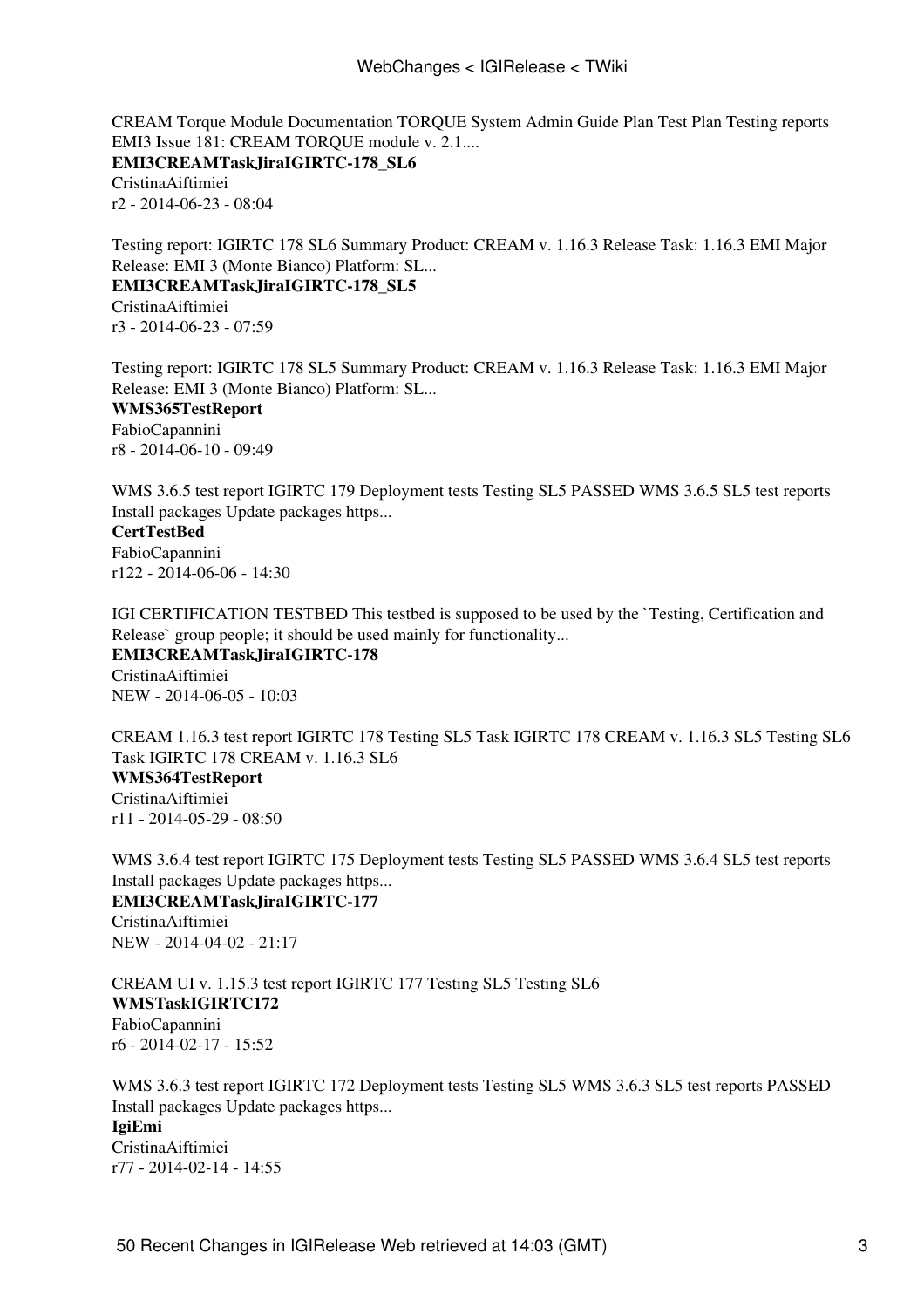## WebChanges < IGIRelease < TWiki

IGI (based on EMI) Installation and Configuration Common Installation OS installation Install SL5 using repository (CERN mirror) or one of the supported OS (RHEL... **[UseCases](https://wiki-igi.cnaf.infn.it/twiki/bin/view/IGIRelease/UseCases)** [CristinaAiftimiei](https://wiki-igi.cnaf.infn.it/twiki/bin/edit/Main/CristinaAiftimiei?topicparent=IGIRelease.WebChanges;nowysiwyg=0) r5 - [2014-02-14 - 14:31](https://wiki-igi.cnaf.infn.it/twiki/bin/rdiff/IGIRelease/UseCases) 

Use Cases Troubleshooting Admin Corner experiences (with logs) on installing/configuring various grid services to ban/blacklist user on CE and SE...

#### **[NodeTypes](https://wiki-igi.cnaf.infn.it/twiki/bin/view/IGIRelease/NodeTypes)**

[CristinaAiftimiei](https://wiki-igi.cnaf.infn.it/twiki/bin/edit/Main/CristinaAiftimiei?topicparent=IGIRelease.WebChanges;nowysiwyg=0) r9 - [2014-02-14 - 14:24](https://wiki-igi.cnaf.infn.it/twiki/bin/rdiff/IGIRelease/NodeTypes) 

Services/Node Types List Profile Service Metapackages INSTALLATION Nodetypes CONFIGURATION EMI 1 release EMI 2 release EMI 3 release...

**[WorkLog\\_cream-23](https://wiki-igi.cnaf.infn.it/twiki/bin/view/IGIRelease/WorkLog_cream-23)** [CristinaAiftimiei](https://wiki-igi.cnaf.infn.it/twiki/bin/edit/Main/CristinaAiftimiei?topicparent=IGIRelease.WebChanges;nowysiwyg=0) r5 - [2014-02-14 - 11:12](https://wiki-igi.cnaf.infn.it/twiki/bin/rdiff/IGIRelease/WorkLog_cream-23) 

Cream 23 Queues: cert creamcert1 creamcert2 Worker Nodes: Lsf WNs Work Log 2013 10 07 (Sara) used to certify 1.14.5 emi version: 2....

# **[WorkLog\\_cream-31](https://wiki-igi.cnaf.infn.it/twiki/bin/view/IGIRelease/WorkLog_cream-31)** [CristinaAiftimiei](https://wiki-igi.cnaf.infn.it/twiki/bin/edit/Main/CristinaAiftimiei?topicparent=IGIRelease.WebChanges;nowysiwyg=0)

r5 - [2014-02-14 - 10:37](https://wiki-igi.cnaf.infn.it/twiki/bin/rdiff/IGIRelease/WorkLog_cream-31) 

Cream 31 Queues: cert creamtest1 creamtest2 Worker Nodes: HOSTNAME SO Version Note cream wn 031.pn SL 5.5 Epel EMI 1.0.0...

**[WorkLog\\_cream-30](https://wiki-igi.cnaf.infn.it/twiki/bin/view/IGIRelease/WorkLog_cream-30)** [CristinaAiftimiei](https://wiki-igi.cnaf.infn.it/twiki/bin/edit/Main/CristinaAiftimiei?topicparent=IGIRelease.WebChanges;nowysiwyg=0) r7 - [2014-02-14 - 10:29](https://wiki-igi.cnaf.infn.it/twiki/bin/rdiff/IGIRelease/WorkLog_cream-30) 

Cream 30 Queues: cert creamtest1 creamtest2 Worker Nodes: HOSTNAME SO Version Note cream wn 030.pn SL 5.5 Epel EMI 1.0.0... **[WorkLog\\_cream-41](https://wiki-igi.cnaf.infn.it/twiki/bin/view/IGIRelease/WorkLog_cream-41)** [CristinaAiftimiei](https://wiki-igi.cnaf.infn.it/twiki/bin/edit/Main/CristinaAiftimiei?topicparent=IGIRelease.WebChanges;nowysiwyg=0) r11 - [2014-02-14 - 10:05](https://wiki-igi.cnaf.infn.it/twiki/bin/rdiff/IGIRelease/WorkLog_cream-41)

Cream 41 Queues: cert creamtest1 creamtest2 Worker Nodes: HOSTNAME SO Version Note cream wn 034.pn SL 5.5 Epel EMI 2.5.0... **[WorkLog\\_cream-32](https://wiki-igi.cnaf.infn.it/twiki/bin/view/IGIRelease/WorkLog_cream-32)** [CristinaAiftimiei](https://wiki-igi.cnaf.infn.it/twiki/bin/edit/Main/CristinaAiftimiei?topicparent=IGIRelease.WebChanges;nowysiwyg=0) r3 - [2014-02-14 - 09:21](https://wiki-igi.cnaf.infn.it/twiki/bin/rdiff/IGIRelease/WorkLog_cream-32) 

Cream 32 Torque server for cream 39: Work Log 2012 12 21 (Sara) # yum update Loaded plugins: kernel module, priorities, protectbase Repository sl base is listed... **[WorkLog\\_cream-45](https://wiki-igi.cnaf.infn.it/twiki/bin/view/IGIRelease/WorkLog_cream-45)** [CristinaAiftimiei](https://wiki-igi.cnaf.infn.it/twiki/bin/edit/Main/CristinaAiftimiei?topicparent=IGIRelease.WebChanges;nowysiwyg=0) r2 - [2014-02-14 - 09:06](https://wiki-igi.cnaf.infn.it/twiki/bin/rdiff/IGIRelease/WorkLog_cream-45) 

Cream 45 Work Log 2013 02 04 (Sara) Was ARGUS Server yum update ca policy egi core ....... Installed: ca policy egi core.noarch 0:1.52 1 .... Complete... **[EMI3CREAMIssue169SL5](https://wiki-igi.cnaf.infn.it/twiki/bin/view/IGIRelease/EMI3CREAMIssue169SL5) [SaraBertocco](https://wiki-igi.cnaf.infn.it/twiki/bin/edit/Main/SaraBertocco?topicparent=IGIRelease.WebChanges;nowysiwyg=0)** NEW - [2014-02-10 - 18:21](https://wiki-igi.cnaf.infn.it/twiki/bin/rdiff/IGIRelease/EMI3CREAMIssue169SL5)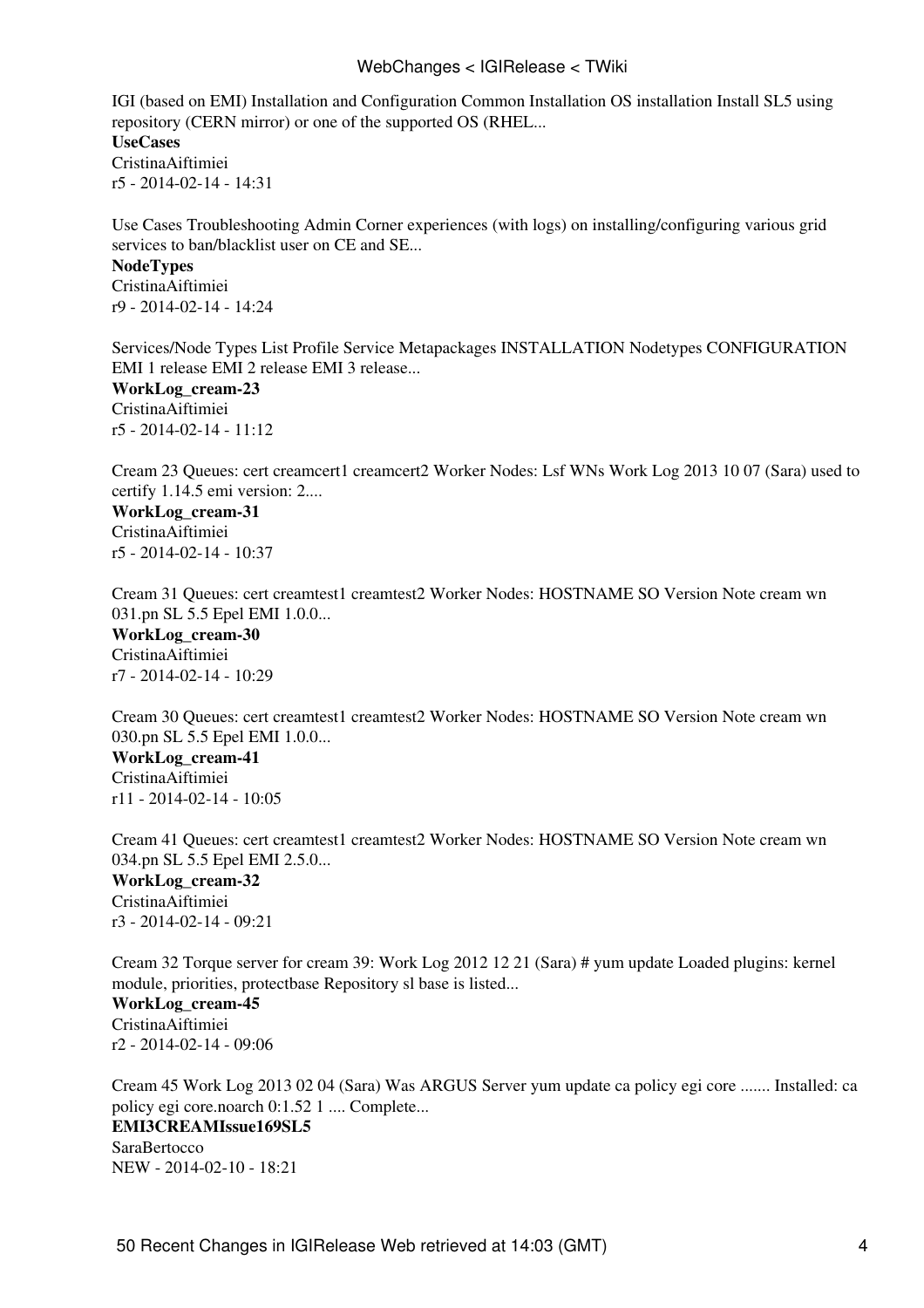## WebChanges < IGIRelease < TWiki

Certification report jira RTC ISSUE 169: CREAM TORQUE module v. 2.1.3 (EMI3) Summary Product: CREAM TORQUE module v. 2.1.3 Release Task: TORQUE module... **[EMI3CREAMIssue169SL6](https://wiki-igi.cnaf.infn.it/twiki/bin/view/IGIRelease/EMI3CREAMIssue169SL6) [SaraBertocco](https://wiki-igi.cnaf.infn.it/twiki/bin/edit/Main/SaraBertocco?topicparent=IGIRelease.WebChanges;nowysiwyg=0)** NEW - [2014-02-10 - 17:55](https://wiki-igi.cnaf.infn.it/twiki/bin/rdiff/IGIRelease/EMI3CREAMIssue169SL6) 

Certification report jira RTC ISSUE 169: CREAM TORQUE module v. 2.1.3 (EMI3) Summary Product: CREAM TORQUE module v. 2.1.3 Release Task: TORQUE module... **[Issue169](https://wiki-igi.cnaf.infn.it/twiki/bin/view/IGIRelease/Issue169) [SaraBertocco](https://wiki-igi.cnaf.infn.it/twiki/bin/edit/Main/SaraBertocco?topicparent=IGIRelease.WebChanges;nowysiwyg=0)** NEW - [2014-02-10 - 17:12](https://wiki-igi.cnaf.infn.it/twiki/bin/rdiff/IGIRelease/Issue169) 

CREAM TORQUE module v. 2.1.3 (EMI 3) IGIRTC 169 Testing SL5 Issue IGI RTC 169: CREAM TORQUE module v. 2.1.3 SL5 Testing SL6 Issue IGI RTC 169: CREAM TORQUE... **[IGIUpdates](https://wiki-igi.cnaf.infn.it/twiki/bin/view/IGIRelease/IGIUpdates)** [CristinaAiftimiei](https://wiki-igi.cnaf.infn.it/twiki/bin/edit/Main/CristinaAiftimiei?topicparent=IGIRelease.WebChanges;nowysiwyg=0) r11 - [2014-02-03 - 13:54](https://wiki-igi.cnaf.infn.it/twiki/bin/rdiff/IGIRelease/IGIUpdates)

IGI Releases and Updates Calendars Retirement Calendars IGI Products Major Release Versions End of Full Support End of Standard Support End of...

# **[WMSTaskIGIRTC168](https://wiki-igi.cnaf.infn.it/twiki/bin/view/IGIRelease/WMSTaskIGIRTC168)**

[FabioCapannini](https://wiki-igi.cnaf.infn.it/twiki/bin/edit/Main/FabioCapannini?topicparent=IGIRelease.WebChanges;nowysiwyg=0) r12 - [2013-12-09 - 14:57](https://wiki-igi.cnaf.infn.it/twiki/bin/rdiff/IGIRelease/WMSTaskIGIRTC168)

WMS 3.6.2 test report IGIRTC 168 Deployment tests Testing SL5 WMS 3.6.2 SL5 test reports PASSED Install packages wms 3 6 2 install sl5.txt... **[WMSTaskIGIRTC-168SL6-UPDATE](https://wiki-igi.cnaf.infn.it/twiki/bin/view/IGIRelease/WMSTaskIGIRTC-168SL6-UPDATE)** [CristinaAiftimiei](https://wiki-igi.cnaf.infn.it/twiki/bin/edit/Main/CristinaAiftimiei?topicparent=IGIRelease.WebChanges;nowysiwyg=0) r2 - [2013-11-28 - 12:37](https://wiki-igi.cnaf.infn.it/twiki/bin/rdiff/IGIRelease/WMSTaskIGIRTC-168SL6-UPDATE) 

WMS v. 3.6.2 (SL6) test report CNAF UPDATE Summary Component: WMS 3.6.2 VCS Tag: wms 3 5 8 EMI Major Release: EMI 3 Platform: SL6/x... **[BlahIGIRTC-167](https://wiki-igi.cnaf.infn.it/twiki/bin/view/IGIRelease/BlahIGIRTC-167)** [CristinaAiftimiei](https://wiki-igi.cnaf.infn.it/twiki/bin/edit/Main/CristinaAiftimiei?topicparent=IGIRelease.WebChanges;nowysiwyg=0) NEW - [2013-11-25 - 15:50](https://wiki-igi.cnaf.infn.it/twiki/bin/rdiff/IGIRelease/BlahIGIRTC-167) 

BLAH 1.20.4 test report IGIRTC 167 Summary Product: BLAH v. 1.20.4` VCS Tag: emi blahp R 1 20 4 1 EMI Major Release: EMI 3 (Monte Bianco)... **[WMSTaskIGIRTC-166SL6-UPDATE](https://wiki-igi.cnaf.infn.it/twiki/bin/view/IGIRelease/WMSTaskIGIRTC-166SL6-UPDATE)** [CristinaAiftimiei](https://wiki-igi.cnaf.infn.it/twiki/bin/edit/Main/CristinaAiftimiei?topicparent=IGIRelease.WebChanges;nowysiwyg=0) r3 - [2013-11-25 - 11:48](https://wiki-igi.cnaf.infn.it/twiki/bin/rdiff/IGIRelease/WMSTaskIGIRTC-166SL6-UPDATE) 

WMS v. 3.6.1 (SL6) test report CNAF UPDATE Summary Component: WMS 3.6.1 VCS Tag: wms 3.5.5 EMI Major Release: EMI 3 Platform: SL6/x...

# **[JenkinsHowto](https://wiki-igi.cnaf.infn.it/twiki/bin/view/IGIRelease/JenkinsHowto)** [CristinaAiftimiei](https://wiki-igi.cnaf.infn.it/twiki/bin/edit/Main/CristinaAiftimiei?topicparent=IGIRelease.WebChanges;nowysiwyg=0) r6 - [2013-11-21 - 11:32](https://wiki-igi.cnaf.infn.it/twiki/bin/rdiff/IGIRelease/JenkinsHowto)

How to add new JENKINS slave nodes (clients) Set up the jenkins user on the client node Create the user jenkins on the node Passwordless ssh from jenkins... **[WMSTaskIGIRTC166](https://wiki-igi.cnaf.infn.it/twiki/bin/view/IGIRelease/WMSTaskIGIRTC166)** [FabioCapannini](https://wiki-igi.cnaf.infn.it/twiki/bin/edit/Main/FabioCapannini?topicparent=IGIRelease.WebChanges;nowysiwyg=0) r12 - [2013-11-12 - 15:15](https://wiki-igi.cnaf.infn.it/twiki/bin/rdiff/IGIRelease/WMSTaskIGIRTC166)